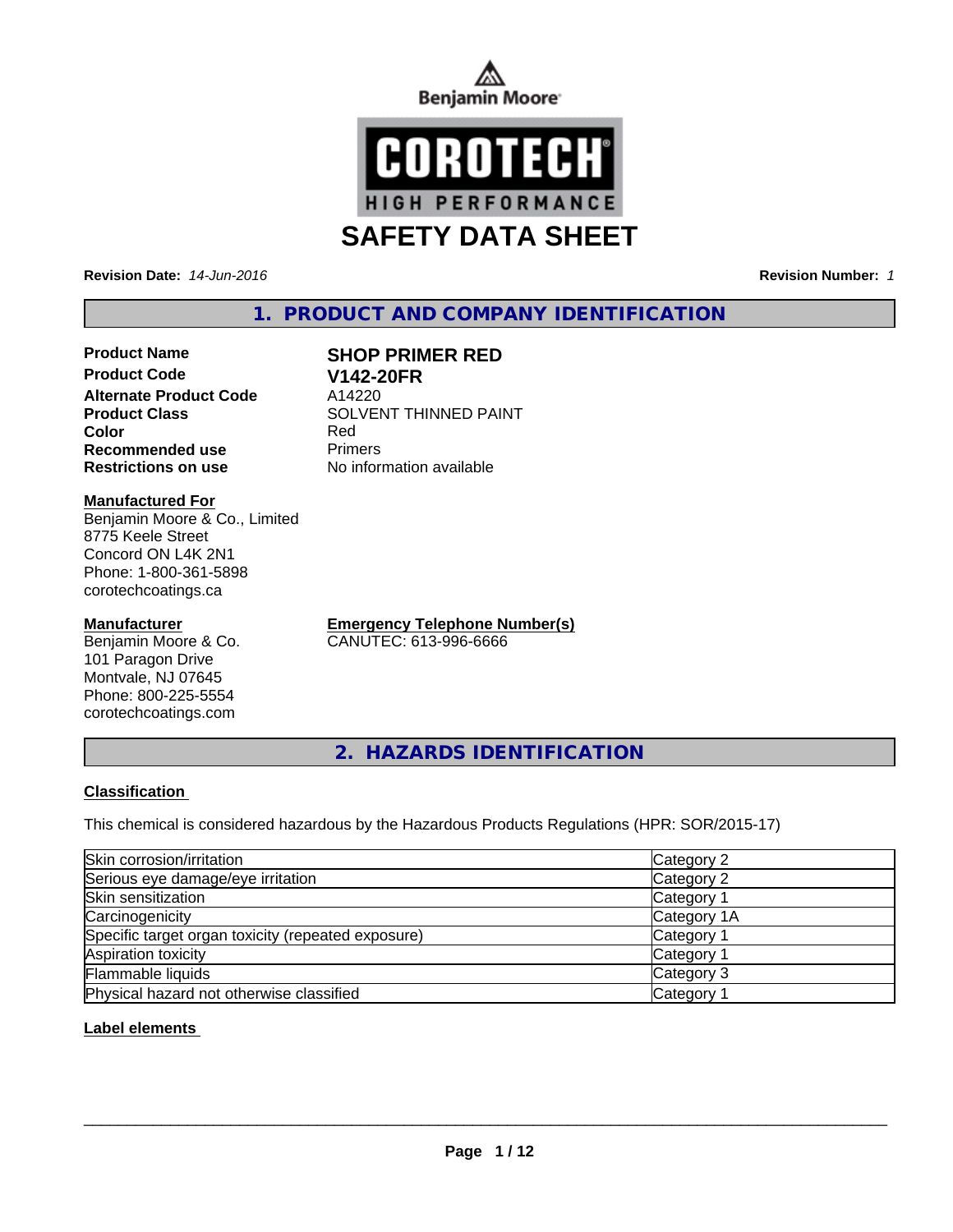## **Danger**

**Hazard statements** Causes skin irritation Causes serious eye irritation May cause an allergic skin reaction May cause cancer Causes damage to organs through prolonged or repeated exposure May be fatal if swallowed and enters airways Flammable liquid and vapor Risk of spontaneous combustion



**Appearance** liquid **Odor** solvent

**Precautionary Statements - Prevention**

Obtain special instructions before use

Do not handle until all safety precautions have been read and understood

Use personal protective equipment as required

Wash face, hands and any exposed skin thoroughly after handling

Contaminated work clothing should not be allowed out of the workplace

Do not breathe dust/fume/mist/vapors/spray

Do not eat, drink or smoke when using this product

Keep away from heat/sparks/open flames/hot surfaces, no smoking

Keep container tightly closed

Ground/bond container and receiving equipment

Use explosion-proof electrical/ventilating/lighting/equipment

Use only non-sparking tools

Take precautionary measures against static discharge

Wear protective gloves/protective clothing/eye protection/face protection

Immediately after use, place rags, steel wool or waste used with this product in a sealed water-filled metal container or lay flat to dry.

# **Precautionary Statements - Response**

If exposed or concerned get medical attention

**Eyes**

If in eyes rinse cautiously with water for several minutes. Remove contact lenses, if present and easy to do. Continue rinsing

If eye irritation persists get medical attention

**Skin**

If skin irritation or rash occurs get medical attention

If on skin (or hair) take off immediately all contaminated clothing. Rinse skin with water

Wash contaminated clothing before reuse

# **Ingestion**

If swallowed immediately call a POISON CENTER or physician

Do NOT induce vomiting

# **Fire**

In case of fire use CO2, dry chemical, or foam for extinction

**Precautionary Statements - Storage**

Store locked up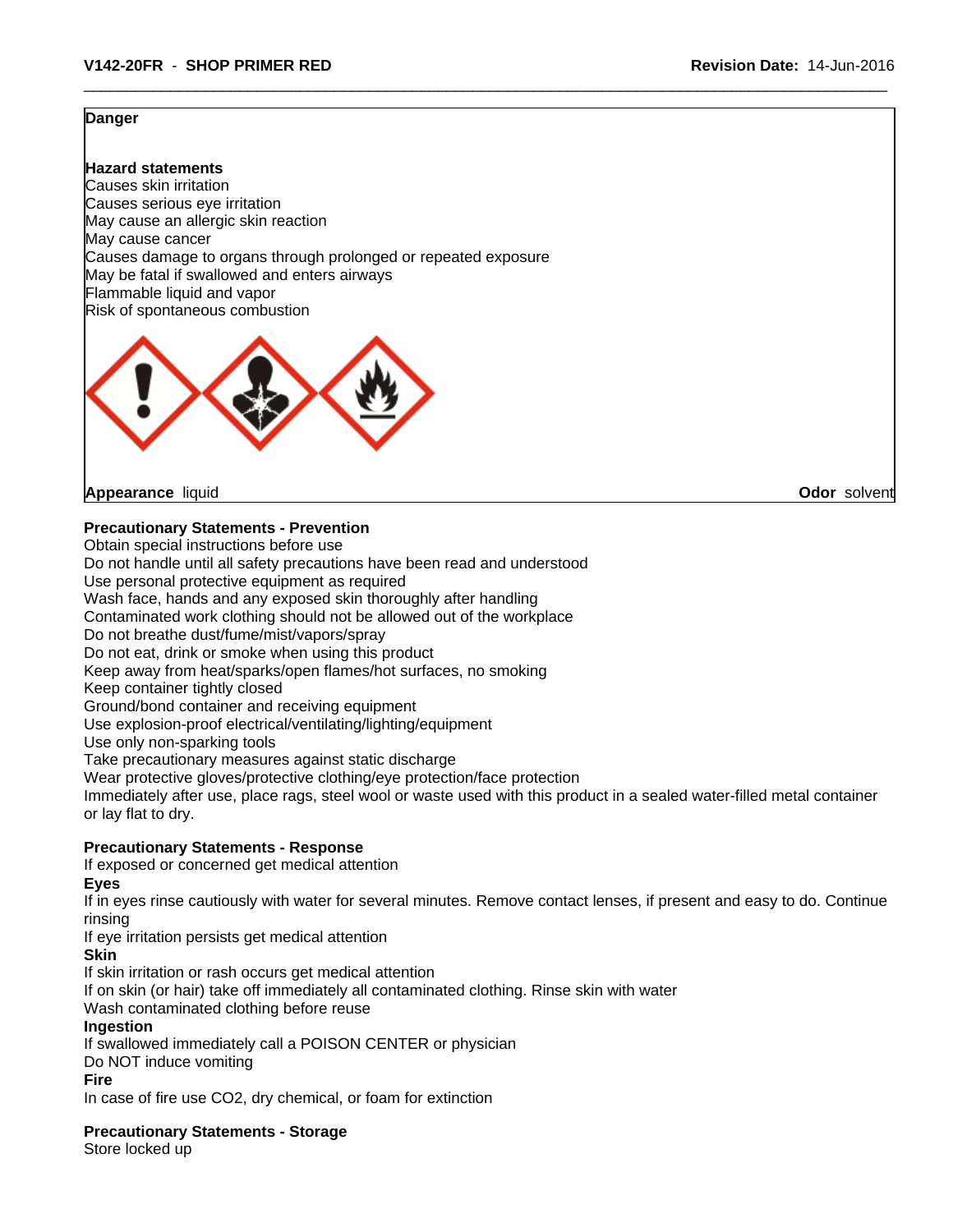Store in a well-ventilated place. Keep cool

# **Precautionary Statements - Disposal**

Dispose of contents/container to an approved waste disposal plant

Materials such as rags used with this product may begin to burn by themselves. After use, put rags in water or lay flat to dry, then discard.

### **Other information**

No information available

# **3. COMPOSITION INFORMATION ON COMPONENTS**

| <b>Chemical Name</b>                       | <b>CAS-No</b>  | Weight % (max) |
|--------------------------------------------|----------------|----------------|
| Limestone                                  | 1317-65-3      | $30 - 60%$     |
| Xylene                                     | 1330-20-7      | 7 - 13%        |
| Talc                                       | 14807-96-6     | $5 - 10%$      |
| Ethyl benzene                              | $100 - 41 - 4$ | $-5%$          |
| Iron oxide                                 | 1309-37-1      | - 5%           |
| Distillates, petroleum, hydrotreated light | 64742-47-8     | $-5%$          |
| Stoddard solvent                           | 8052-41-3      | $-5%$          |
| Silica, crystalline                        | 14808-60-7     | $0.5 - 1%$     |
| Aluminum oxide                             | 1344-28-1      | $0.1 - 0.25%$  |
| Methyl ethyl ketoxime                      | 96-29-7        | $0.1 - 0.25%$  |
| Cobalt bis(2-ethylhexanoate)               | 136-52-7       | $0.1 - 0.25%$  |

# **4. FIRST AID MEASURES**

| <b>General Advice</b>                  | If symptoms persist, call a physician. Show this safety data<br>sheet to the doctor in attendance.                                                                                                                               |
|----------------------------------------|----------------------------------------------------------------------------------------------------------------------------------------------------------------------------------------------------------------------------------|
| <b>Eye Contact</b>                     | Immediately flush with plenty of water. After initial flushing,<br>remove any contact lenses and continue flushing for at<br>least 15 minutes. Keep eye wide open while rinsing. If<br>symptoms persist, call a physician.       |
| <b>Skin Contact</b>                    | Wash off immediately with soap and plenty of water<br>removing all contaminated clothes and shoes. If skin<br>irritation persists, call a physician. Wash clothing before<br>reuse. Destroy contaminated articles such as shoes. |
| <b>Inhalation</b>                      | Move to fresh air. If symptoms persist, call a physician.<br>If not breathing, give artificial respiration. Call a physician<br>immediately.                                                                                     |
| Ingestion                              | Clean mouth with water and afterwards drink plenty of<br>water. Do not induce vomiting without medical advice.<br>Never give anything by mouth to an unconscious person.<br>Consult a physician.                                 |
| <b>Protection Of First-Aiders</b>      | Use personal protective equipment.                                                                                                                                                                                               |
| <b>Most Important Symptoms/Effects</b> | May cause allergic skin reaction.                                                                                                                                                                                                |
| <b>Notes To Physician</b>              | Treat symptomatically.                                                                                                                                                                                                           |
|                                        |                                                                                                                                                                                                                                  |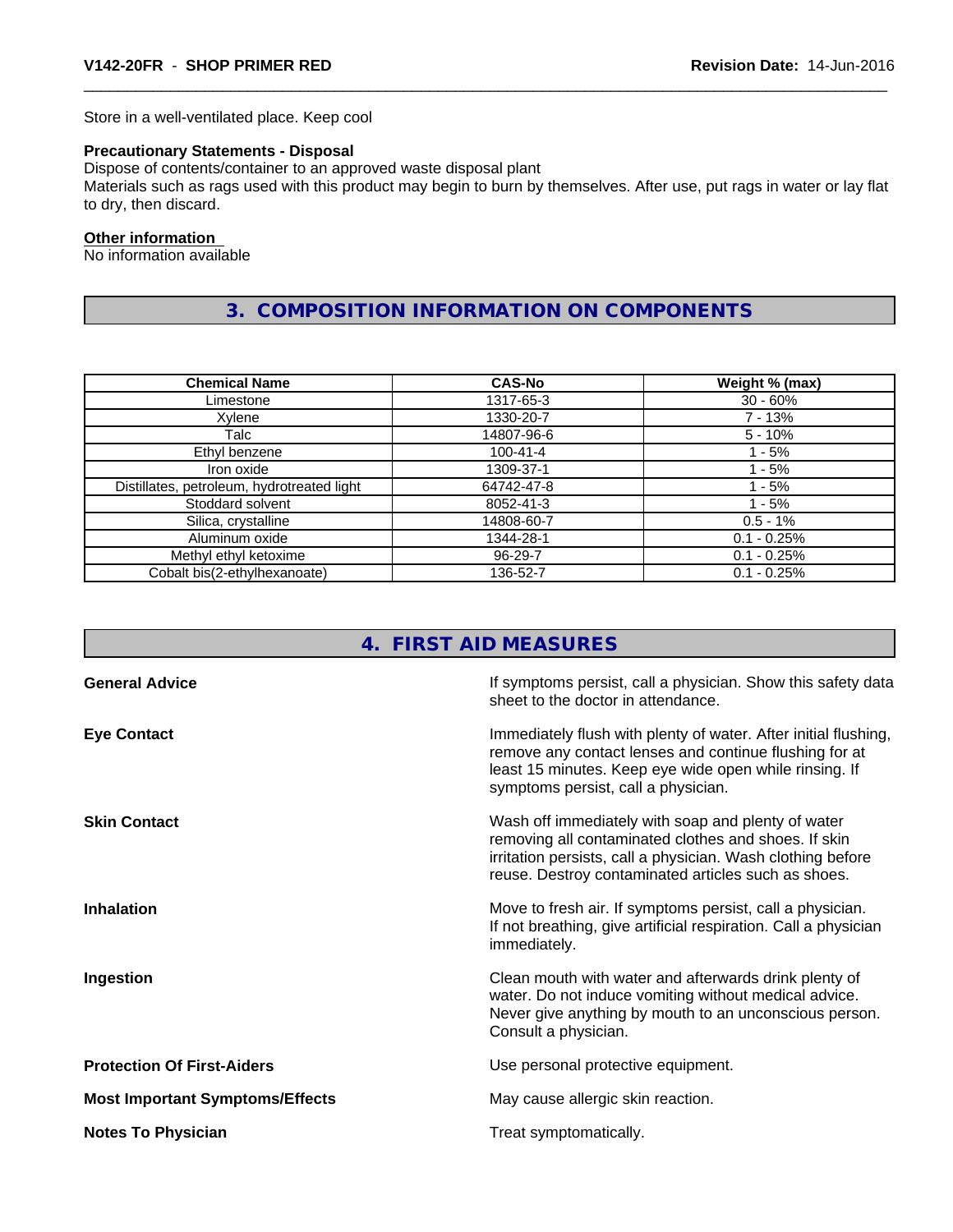# **5. FIRE-FIGHTING MEASURES**

| <b>Flammable Properties</b>                                                                  | Vapors may travel considerable distance to a source of<br>ignition and flash back. Vapors may cause flash fire.                                                                                                                                                                                |  |
|----------------------------------------------------------------------------------------------|------------------------------------------------------------------------------------------------------------------------------------------------------------------------------------------------------------------------------------------------------------------------------------------------|--|
| <b>Suitable Extinguishing Media</b>                                                          | Foam, dry powder or water. Use extinguishing measures<br>that are appropriate to local circumstances and the<br>surrounding environment.                                                                                                                                                       |  |
| <b>Protective Equipment And Precautions For</b><br><b>Firefighters</b>                       | As in any fire, wear self-contained breathing apparatus<br>pressure-demand, MSHA/NIOSH (approved or equivalent)<br>and full protective gear.                                                                                                                                                   |  |
| <b>Hazardous Combustion Products</b>                                                         | Burning may result in carbon dioxide, carbon monoxide<br>and other combustion products of varying composition<br>which may be toxic and/or irritating.                                                                                                                                         |  |
| <b>Specific Hazards Arising From The Chemical</b>                                            | Flammable. Flash back possible over considerable<br>distance. Keep product and empty container away from<br>heat and sources of ignition. Closed containers may<br>rupture if exposed to fire or extreme heat. Thermal<br>decomposition can lead to release of irritating gases and<br>vapors. |  |
| <b>Sensitivity To Mechanical Impact</b>                                                      | No                                                                                                                                                                                                                                                                                             |  |
| <b>Sensitivity To Static Discharge</b>                                                       | Yes                                                                                                                                                                                                                                                                                            |  |
| <b>Flash Point Data</b><br>Flash Point (°F)<br>Flash Point (°C)<br><b>Flash Point Method</b> | 80<br>27<br><b>PMCC</b>                                                                                                                                                                                                                                                                        |  |
| <b>Flammability Limits In Air</b>                                                            |                                                                                                                                                                                                                                                                                                |  |
| <b>Lower Explosion Limit</b><br><b>Upper Explosion Limit</b>                                 | Not available<br>Not available                                                                                                                                                                                                                                                                 |  |
| <b>NFPA</b><br>Health: 2<br>Flammability: 3                                                  | Instability: 0<br><b>Special: Not Applicable</b>                                                                                                                                                                                                                                               |  |

#### **NFPA Legend**

- 0 Not Hazardous
- 1 Slightly
- 2 Moderate
- 3 High
- 4 Severe

*The ratings assigned are only suggested ratings, the contractor/employer has ultimate responsibilities for NFPA ratings where this system is used.*

*Additional information regarding the NFPA rating system is available from the National Fire Protection Agency (NFPA) at www.nfpa.org.*

**6. ACCIDENTAL RELEASE MEASURES**

**Personal Precautions Remove all sources of ignition. Take precautions to** Remove all sources of ignition. Take precautions to prevent flashback. Ground and bond all containers and handling equipment. Take precautionary measures against static discharges. Ensure adequate ventilation. Avoid contact with skin, eyes and clothing. Use personal protective equipment.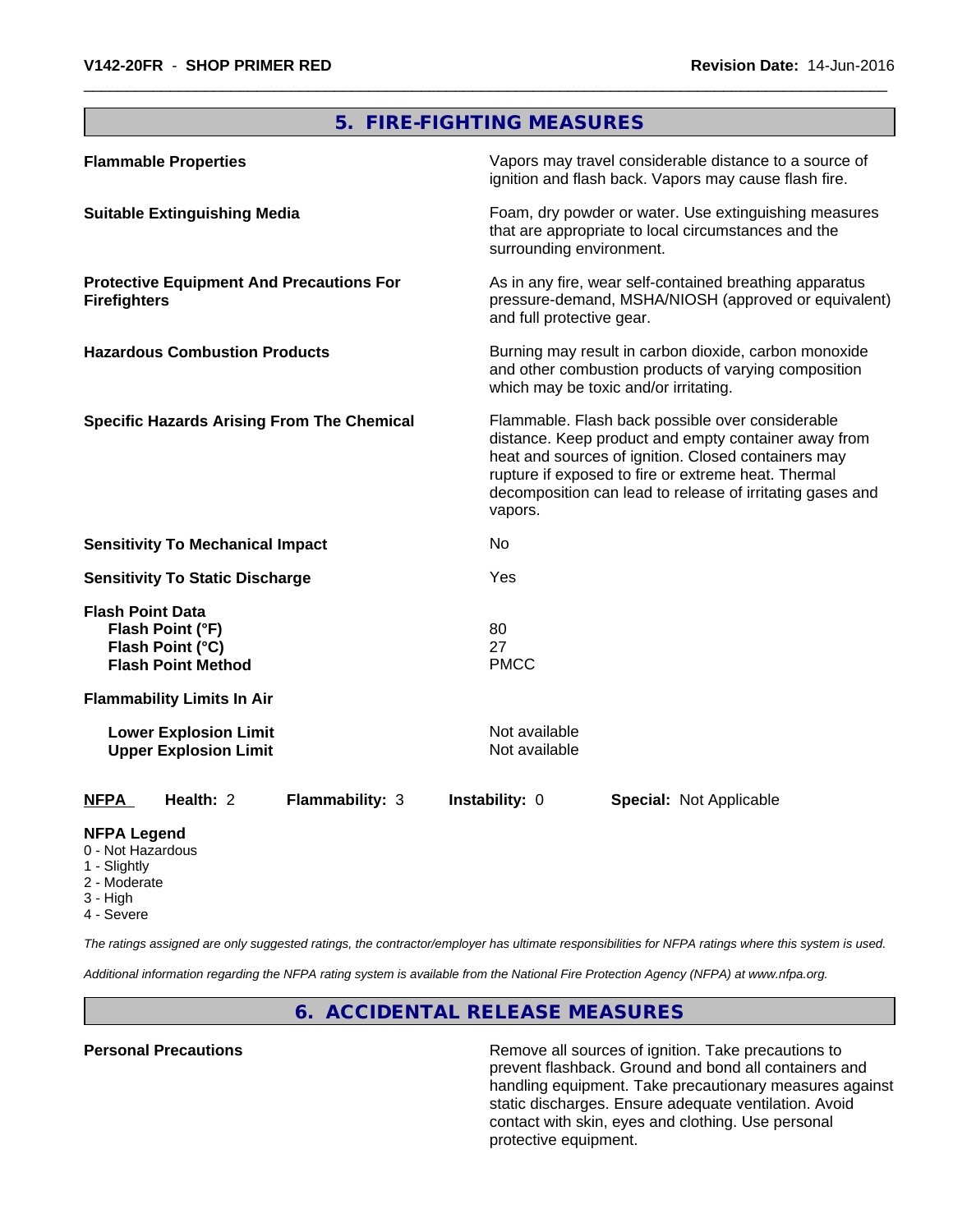| <b>Other Information</b>          | Prevent further leakage or spillage if safe to do so. Do not<br>allow material to contaminate ground water system.<br>Prevent product from entering drains. Do not flush into<br>surface water or sanitary sewer system. Local authorities<br>should be advised if significant spillages cannot be<br>contained.                                                                                                                                                                                                                                                                                                                                                                                                                                        |
|-----------------------------------|---------------------------------------------------------------------------------------------------------------------------------------------------------------------------------------------------------------------------------------------------------------------------------------------------------------------------------------------------------------------------------------------------------------------------------------------------------------------------------------------------------------------------------------------------------------------------------------------------------------------------------------------------------------------------------------------------------------------------------------------------------|
| <b>Environmental Precautions</b>  | See Section 12 for additional Ecological Information.                                                                                                                                                                                                                                                                                                                                                                                                                                                                                                                                                                                                                                                                                                   |
| <b>Methods For Clean-Up</b>       | Dam up. Soak up with inert absorbent material. Use a<br>non-sparking or explosion proof means to transfer material<br>to a sealed, appropriate container for disposal. Clean<br>contaminated surface thoroughly.                                                                                                                                                                                                                                                                                                                                                                                                                                                                                                                                        |
|                                   | 7. HANDLING AND STORAGE                                                                                                                                                                                                                                                                                                                                                                                                                                                                                                                                                                                                                                                                                                                                 |
| <b>Handling</b><br><b>Storage</b> | Avoid contact with skin, eyes and clothing. Wear personal<br>protective equipment. Do not breathe vapors or spray mist.<br>Use only in ventilated areas. Prevent vapor build-up by<br>providing adequate ventilation during and after use.<br>Take precautionary measures against static discharges.<br>To avoid ignition of vapors by static electricity discharge,<br>all metal parts of the equipment must be grounded. Keep<br>away from heat, sparks and flame. Do not smoke.<br>Extinguish all flames and pilot lights, and turn off stoves,<br>heaters, electric motors and other sources of ignition<br>during use and until all vapors are gone. Ignition and/or<br>flash back may occur.<br>Keep containers tightly closed in a dry, cool and |
|                                   | well-ventilated place. Keep away from heat. Keep away<br>from open flames, hot surfaces and sources of ignition.<br>Keep in properly labeled containers. Keep out of the reach<br>of children.<br>DANGER - Rags, steel wool or waste soaked with this<br>product may spontaneously catch fire if improperly<br>discarded. Immediately after use, place rags, steel wool or<br>waste in a sealed water-filled metal container.                                                                                                                                                                                                                                                                                                                           |
| <b>Incompatible Materials</b>     | Incompatible with strong acids and bases and strong<br>oxidizing agents.                                                                                                                                                                                                                                                                                                                                                                                                                                                                                                                                                                                                                                                                                |

# **8. EXPOSURE CONTROLS / PERSONAL PROTECTION**

# **Exposure Limits**

| Chemical Name | ACGIH          | Alberta                     | <b>British Columbia</b>    | Ontario        | Quebec                          |
|---------------|----------------|-----------------------------|----------------------------|----------------|---------------------------------|
| Limestone     | N/E            | 10 mg/m $3$ - TWA           | 10 mg/m $3$ - TWA          | N/E            | 10 mg/m $3$ - TWAEV             |
|               |                |                             | $3 \text{ mg/m}^3$ - TWA   |                |                                 |
|               |                |                             | $20 \text{ ma/m}^3$ - STEL |                |                                 |
| Xylene        | 100 ppm - TWA  | $100$ ppm - TWA             | 100 ppm - $TWA$            | 100 ppm - TWA  | 100 ppm - TWAEV                 |
|               | 150 ppm - STEL | 434 mg/m $3$ - TWA          | 150 ppm - STEL             | 150 ppm - STEL | $434$ mg/m <sup>3</sup> - TWAEV |
|               |                | 150 ppm - STEL              |                            |                | 150 ppm - STEV                  |
|               |                | $651 \text{ mg/m}^3$ - STEL |                            |                | 651 mg/m <sup>3</sup> - STEV    |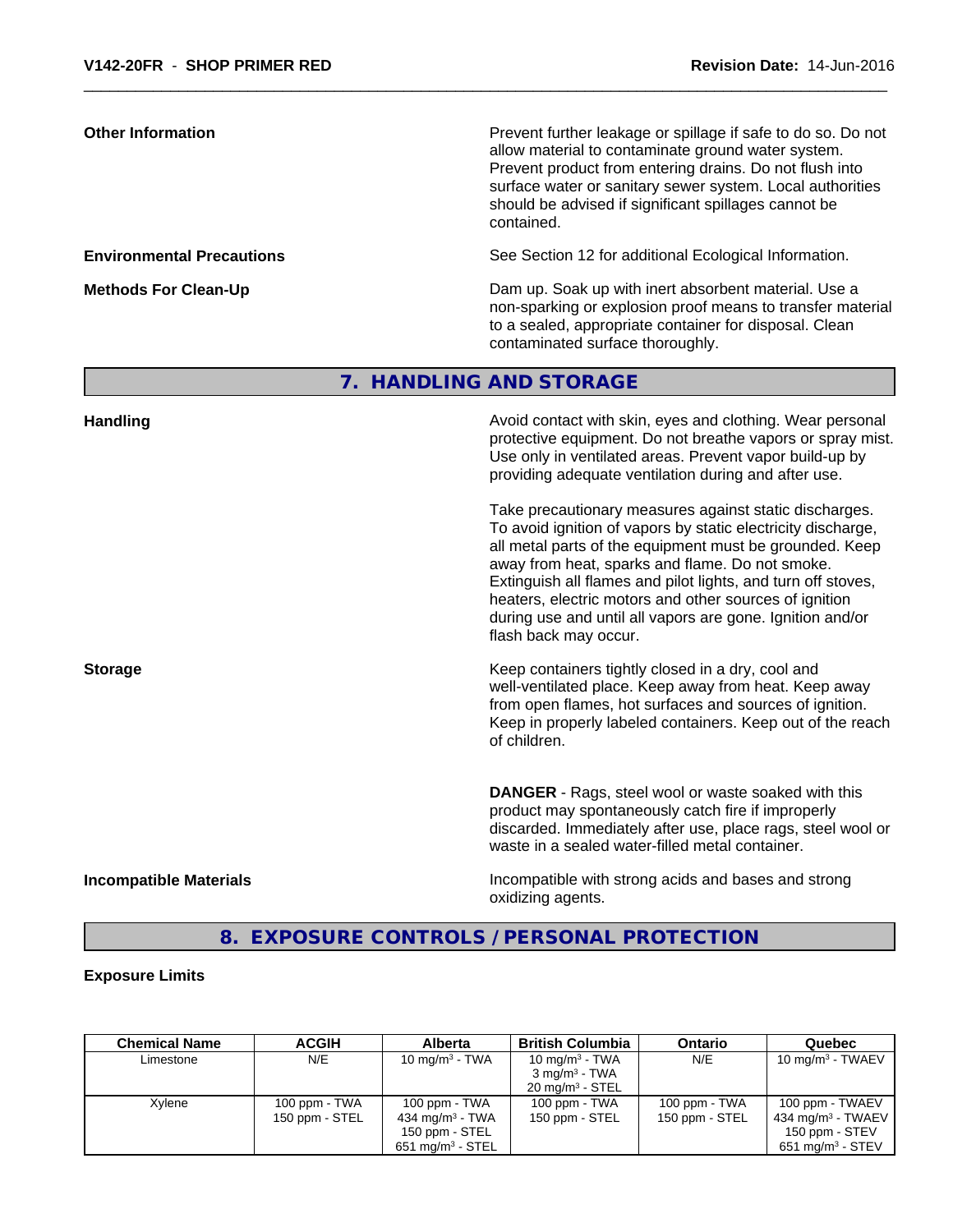| Talc                    | $2$ mg/m <sup>3</sup> - TWA     | $2 \text{mq/m}^3$ - TWA         | $2 \text{mq/m}^3$ - TWA         | $2 \text{mq/m}^3$ - TWA        | 3 mg/m <sup>3</sup> - TWAEV     |
|-------------------------|---------------------------------|---------------------------------|---------------------------------|--------------------------------|---------------------------------|
| Ethyl benzene           | 20 ppm - TWA                    | 100 ppm - TWA                   | 20 ppm - TWA                    | 20 ppm - TWA                   | 100 ppm - TWAEV                 |
|                         |                                 | 434 mg/m $3$ - TWA              |                                 |                                | 434 mg/m <sup>3</sup> - TWAEV   |
|                         |                                 | 125 ppm - STEL                  |                                 |                                | 125 ppm - STEV                  |
|                         |                                 | 543 mg/m <sup>3</sup> - STEL    |                                 |                                | 543 mg/m <sup>3</sup> - STEV    |
| Iron oxide              | $5 \text{ mg/m}^3$ - TWA        | $5 \text{ mg/m}^3$ - TWA        | 10 mg/m $3$ - TWA               | $5 \text{ mg/m}^3$ - TWA       | 5 mg/m <sup>3</sup> - TWAEV     |
|                         |                                 |                                 | $3$ mg/m <sup>3</sup> - TWA     |                                | 10 mg/m $3$ - TWAEV             |
|                         |                                 |                                 | $5 \text{ mg/m}^3$ - TWA        |                                |                                 |
|                         |                                 |                                 | 10 $mq/m3$ - STEL               |                                |                                 |
| Distillates, petroleum, | N/E                             | N/E                             | $200 \text{ mg/m}^3$ - TWA      | N/E                            | N/E                             |
| hydrotreated light      |                                 |                                 | Skin absorption can             |                                |                                 |
|                         |                                 |                                 | contribute to overall           |                                |                                 |
|                         |                                 |                                 | exposure.                       |                                |                                 |
| Stoddard solvent        | 100 ppm - TWA                   | 100 ppm - TWA                   | 290 mg/m $3$ - TWA              | 525 mg/m $3$ - TWA             | 100 ppm - TWAEV                 |
|                         |                                 | $572 \text{ mg/m}^3$ - TWA      | 580 mg/m $3 -$ STEL             |                                | 525 mg/m <sup>3</sup> - TWAEV   |
| Silica, crystalline     | $0.025$ mg/m <sup>3</sup> - TWA | $0.025$ mg/m <sup>3</sup> - TWA | $0.025$ mg/m <sup>3</sup> - TWA | $0.10$ mg/m <sup>3</sup> - TWA | $0.1$ mg/m <sup>3</sup> - TWAEV |
| Aluminum oxide          | $mq/m3$ - TWA                   | $10 \text{ ma/m}^3$ - TWA       | $1.0$ mg/m $3$ - TWA            | mg/m <sup>3</sup> - TWA        | $10 \text{ ma/m}^3$ - TWAEV     |

#### **Legend**

ACGIH - American Conference of Governmental Industrial Hygienists Alberta - Alberta Occupational Exposure Limits

British Columbia - British Columbia Occupational Exposure Limits

Ontario - Ontario Occupational Exposure Limits

Quebec - Quebec Occupational Exposure Limits

N/E - Not established

# **Personal Protective Equipment**

**Engineering Measures Ensure adequate ventilation, especially in confined areas.** 

**Eye/Face Protection Safety glasses with side-shields.** 

**Skin Protection**<br> **Respiratory Protection**<br> **Respiratory Protection**<br> **Protective gloves and impervious clothing.**<br>
Use only with adequate ventilation. In oper Use only with adequate ventilation. In operations where exposure limits are exceeded, use a NIOSH approved respirator that has been selected by a technically qualified person for the specific work conditions. When spraying the product or applying in confined areas, wear a NIOSH approved respirator specified for paint spray or organic vapors.

**Hygiene Measures Avoid contact with skin, eyes and clothing. Remove and Avoid contact with skin, eyes and clothing. Remove and Avoid contact with skin, eyes and clothing. Remove and** wash contaminated clothing before re-use. Wash thoroughly after handling.

# **9. PHYSICAL AND CHEMICAL PROPERTIES**

| Appearance                        | liquid                   |
|-----------------------------------|--------------------------|
| Odor                              | solvent                  |
| <b>Odor Threshold</b>             | No information available |
| Density (Ibs/gal)                 | 12.7 - 13.0              |
| <b>Specific Gravity</b>           | $1.52 - 1.56$            |
| рH                                | No information available |
| <b>Viscosity (cps)</b>            | No information available |
| <b>Solubility</b>                 | No information available |
| <b>Water Solubility</b>           | No information available |
| <b>Evaporation Rate</b>           | No information available |
| <b>Vapor Pressure</b>             | No information available |
| <b>Vapor Density</b>              | No information available |
| Wt. % Solids                      | 70 - 80                  |
| Vol. % Solids                     | $50 - 60$                |
| Wt. % Volatiles                   | $20 - 30$                |
| Vol. % Volatiles                  | $40 - 50$                |
| <b>VOC Regulatory Limit (g/L)</b> | < 340                    |
| <b>Boiling Point (°F)</b>         | 212                      |
| <b>Boiling Point (°C)</b>         | 100                      |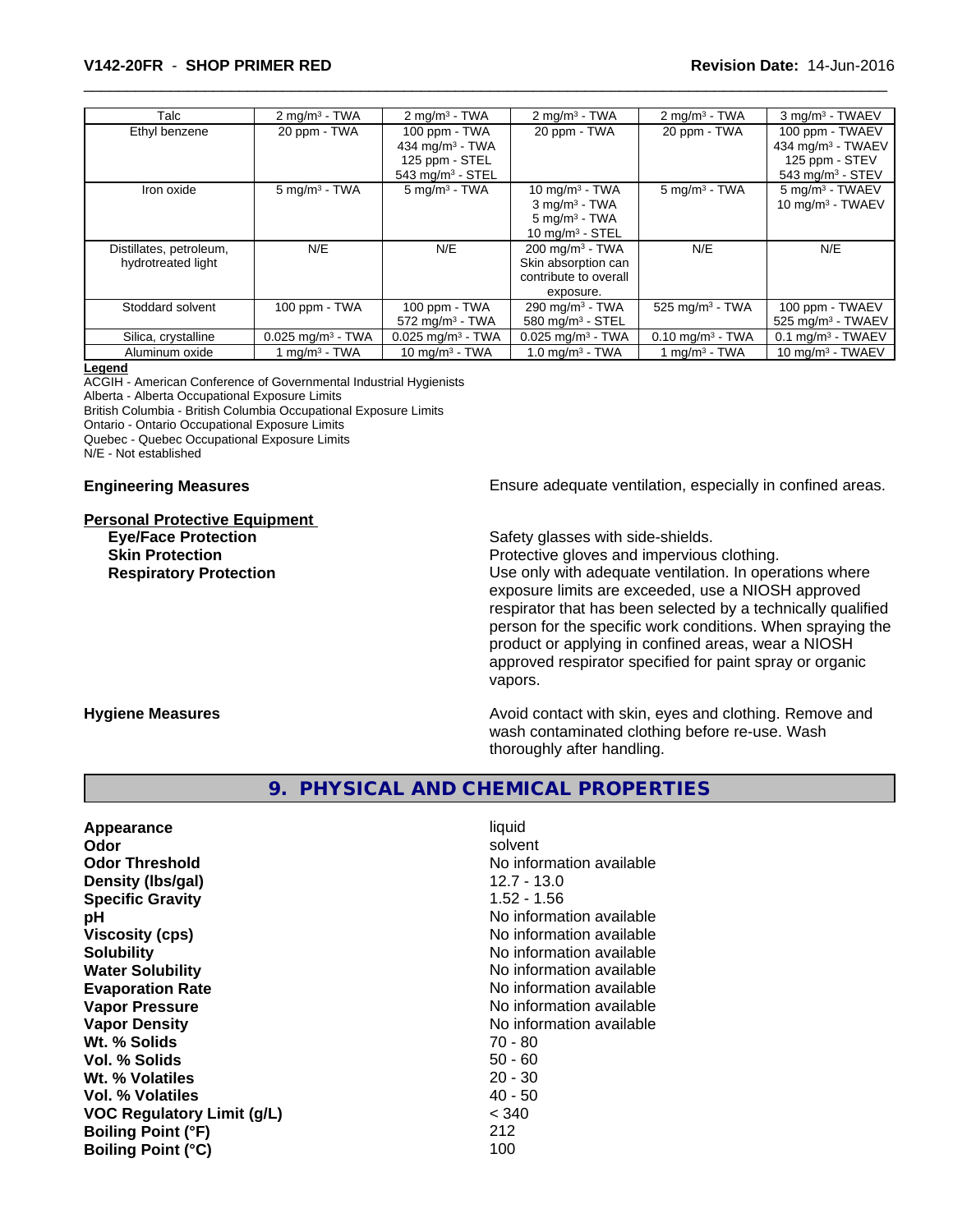- **Freezing Point (°F)** No information available **Freezing Point (°C)** No information available **Flash Point (°F)** 80 **Flash Point (°C)** 27 **Flash Point Method** PMCC **Flammability (solid, gas)** Not applicable<br> **Upper Explosion Limit** Not applicable<br>
Not applicable **Upper Explosion Limit Lower Explosion Limit**<br> **Autoignition Temperature (°F)**<br> **Autoignition Temperature (°F)**<br> **Autoignition Temperature (°F) Autoignition Temperature (°F)**<br> **Autoignition Temperature (°C)** No information available **Autoignition Temperature (°C) Decomposition Temperature (°F)** No information available **Decomposition Temperature (°C)** No information available **Partition Coefficient (n-octanol/water)** No information available
- 
- 

# **10. STABILITY AND REACTIVITY**

| <b>Reactivity</b>                         | Not Applicable                                                                                                            |
|-------------------------------------------|---------------------------------------------------------------------------------------------------------------------------|
| <b>Chemical Stability</b>                 | Stable under normal conditions. Hazardous polymerisation<br>does not occur.                                               |
| <b>Conditions To Avoid</b>                | Keep away from open flames, hot surfaces, static<br>electricity and sources of ignition. Sparks. Elevated<br>temperature. |
| <b>Incompatible Materials</b>             | Incompatible with strong acids and bases and strong<br>oxidizing agents.                                                  |
| <b>Hazardous Decomposition Products</b>   | Thermal decomposition can lead to release of irritating<br>gases and vapors.                                              |
| <b>Possibility Of Hazardous Reactions</b> | None under normal conditions of use.                                                                                      |

**11. TOXICOLOGICAL INFORMATION**

**Product Information Information on likely routes of exposure**

**Acute Toxicity**<br>**Product Information** 

**Principal Routes of Exposure Exposure** Eye contact, skin contact and inhalation.

Repeated or prolonged exposure to organic solvents may lead to permanent brain and nervous system damage. Intentional misuse by deliberately concentrating and inhaling vapors may be harmful or fatal.

# **Information on toxicological effects**

**Symptoms** No information available

# **Delayed and immediate effects as well as chronic effects from short and long-term exposure**

| Eye contact<br><b>Skin contact</b> | Contact with eyes may cause irritation.<br>May cause skin irritation and/or dermatitis. Prolonged skin                   |
|------------------------------------|--------------------------------------------------------------------------------------------------------------------------|
|                                    | contact may defat the skin and produce dermatitis.                                                                       |
| <b>Inhalation</b>                  | Harmful by inhalation. High vapor / aerosol concentrations<br>are irritating to the eyes, nose, throat and lungs and may |
|                                    | cause headaches, dizziness, drowsiness,                                                                                  |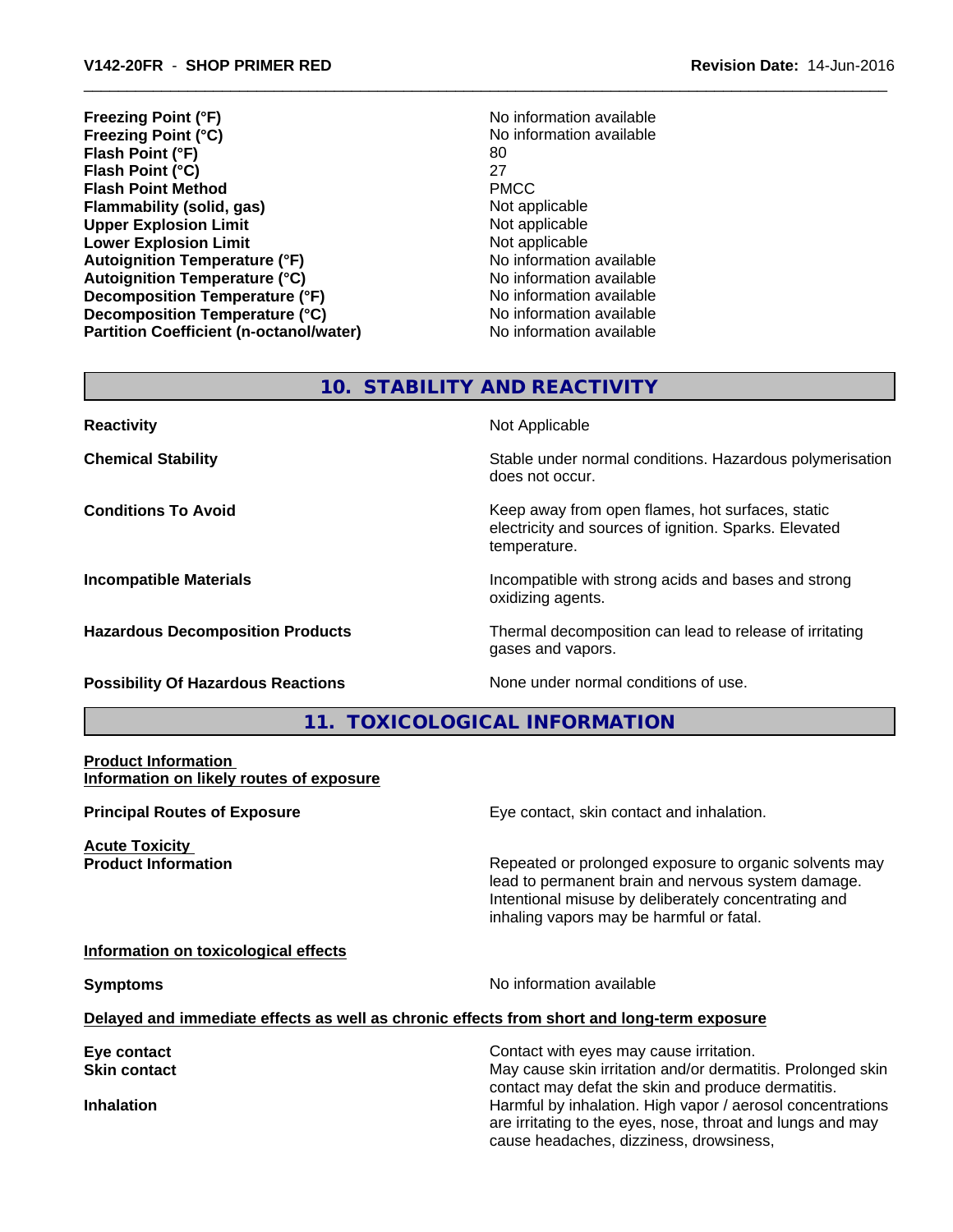|                                 | unconsciousness, and other central nervous system           |
|---------------------------------|-------------------------------------------------------------|
|                                 | effects.                                                    |
| Ingestion                       | Harmful if swallowed. Ingestion may cause irritation to     |
|                                 | mucous membranes. Small amounts of this product             |
|                                 | aspirated into the respiratory system during ingestion or   |
|                                 | vomiting may cause mild to severe pulmonary injury,         |
|                                 | possibly progressing to death.                              |
| Sensitization:                  | May cause an allergic skin reaction.                        |
| <b>Neurological Effects</b>     | No information available.                                   |
| <b>Mutagenic Effects</b>        | No information available.                                   |
| <b>Reproductive Effects</b>     | No information available.                                   |
| <b>Developmental Effects</b>    | No information available.                                   |
| <b>Target Organ Effects</b>     | No information available.                                   |
| <b>STOT - single exposure</b>   | May cause disorder and damage to the. Respiratory           |
|                                 | system.                                                     |
| <b>STOT - repeated exposure</b> | Causes damage to organs through prolonged or repeated       |
|                                 | exposure if inhaled. Contains: Crystalline Silica which has |
|                                 | been determined to be carcinogenic to humans by IARC        |
|                                 | (1) when in respirable form. Risk of cancer depends on      |
|                                 | duration and level of inhalation exposure to spray mist or  |
|                                 | dust from sanding the dried paint. Causes damage to         |
|                                 | organs through prolonged or repeated exposure.              |
| Other adverse effects           | No information available.                                   |
| <b>Aspiration Hazard</b>        | May be harmful if swallowed and enters airways. Small       |
|                                 | amounts of this product aspirated into the respiratory      |
|                                 | system during ingestion or vomiting may cause mild to       |
|                                 | severe pulmonary injury, possibly progressing to death.     |

## **Numerical measures of toxicity**

**The following values are calculated based on chapter 3.1 of the GHS document**

**ATEmix (oral)** 16543 mg/kg<br> **ATEmix (dermal)** 16543 mg/kg<br>
7916 mg/kg **ATEmix (dermal)** 7916 mg/k<br> **ATEmix (inhalation-dust/mist)** 10.2 mg/L **ATEmix** (inhalation-dust/mist)

# **Component**

| Xvlene                                         |
|------------------------------------------------|
| LD50 Oral: 4300 mg/kg (Rat)                    |
| LD50 Dermal: > 1700 mg/kg (Rabbit)             |
| LC50 Inhalation (Vapor): 5000 ppm (Rat, 4 hr.) |
| Ethyl benzene                                  |
| LD50 Oral: mg/kg (Rat)                         |
| LD50 Dermal: > mg/kg (Rabbit)                  |
| LC50 Inhalation (Vapor): $mg/m3$ (Rat, 2 hr.)  |
| Iron oxide                                     |
| LD50 Oral: > 5000 mg/kg (Rat) vendor data      |
| Distillates, petroleum, hydrotreated light     |
| LD50 Oral: > 5,000 mg/kg (Rat)                 |
| LD50 Dermal: > 3,000 mg/kg (Rabbit)            |
| Stoddard solvent                               |
| LD50 Oral: > 5,000 mg/kg (Rat)                 |
| LD50 Dermal: > 3160 mg/kg (Rabbit)             |
| LC50 Inhalation (Vapor): $> 6.1$ mg/L (Rat)    |
| Silica, crystalline                            |
| LD50 Oral: 500 mg/kg (Rat)                     |
| Methyl ethyl ketoxime                          |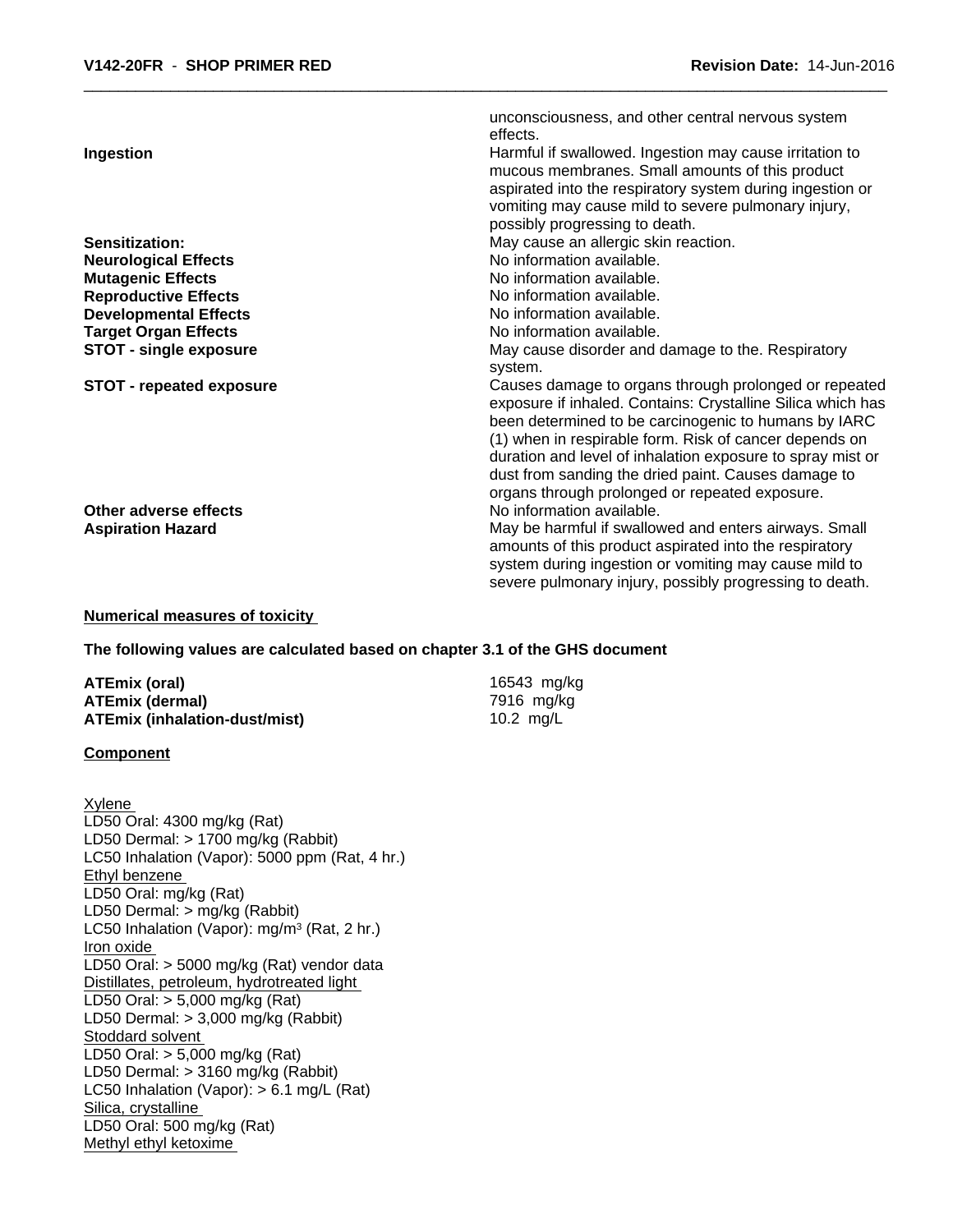LD50 Oral: 930 mg/kg (Rat) LD50 Dermal: 200 µL/kg (Rabbit) LC50 Inhalation (Vapor): > 4.8 mg/L (Rat)

# **Chronic Toxicity**

### **Carcinogenicity**

*The information below indicateswhether each agency has listed any ingredient as a carcinogen:.*

| <b>Chemical Name</b>         | <b>IARC</b>                    | <b>NTP</b>                   |
|------------------------------|--------------------------------|------------------------------|
|                              | 2B - Possible Human Carcinogen |                              |
| Ethyl benzene                |                                |                              |
|                              | 1 - Human Carcinogen           | Known Human Carcinogen       |
| Silica, crystalline          |                                |                              |
|                              |                                | Reasonably Anticipated Human |
| Aluminum oxide               |                                | Carcinogen                   |
|                              | 2B - Possible Human Carcinogen |                              |
| Cobalt bis(2-ethylhexanoate) |                                |                              |

• Crystalline Silica has been determined to be carcinogenic to humans by IARC (1) when in respirable form. Risk of cancer depends on duration and level of inhalation exposure to spray mist or dust from sanding the dried paint.• Cobalt and cobalt compounds are listed as possible human carcinogens by IARC (2B). However, there is inadequate evidence of the carcinogenicity of cobalt and cobalt compounds in humans.

### **Legend**

IARC - International Agency for Research on Cancer NTP - National Toxicity Program OSHA - Occupational Safety & Health Administration

**12. ECOLOGICAL INFORMATION**

# **Ecotoxicity Effects**

The environmental impact of this product has not been fully investigated.

# **Product Information**

### **Acute Toxicity to Fish**

No information available

#### **Acute Toxicity to Aquatic Invertebrates**

No information available

# **Acute Toxicity to Aquatic Plants**

No information available

# **Persistence / Degradability**

No information available.

# **Bioaccumulation / Accumulation**

No information available.

### **Mobility in Environmental Media**

No information available.

#### **Ozone**

No information available

# **Component**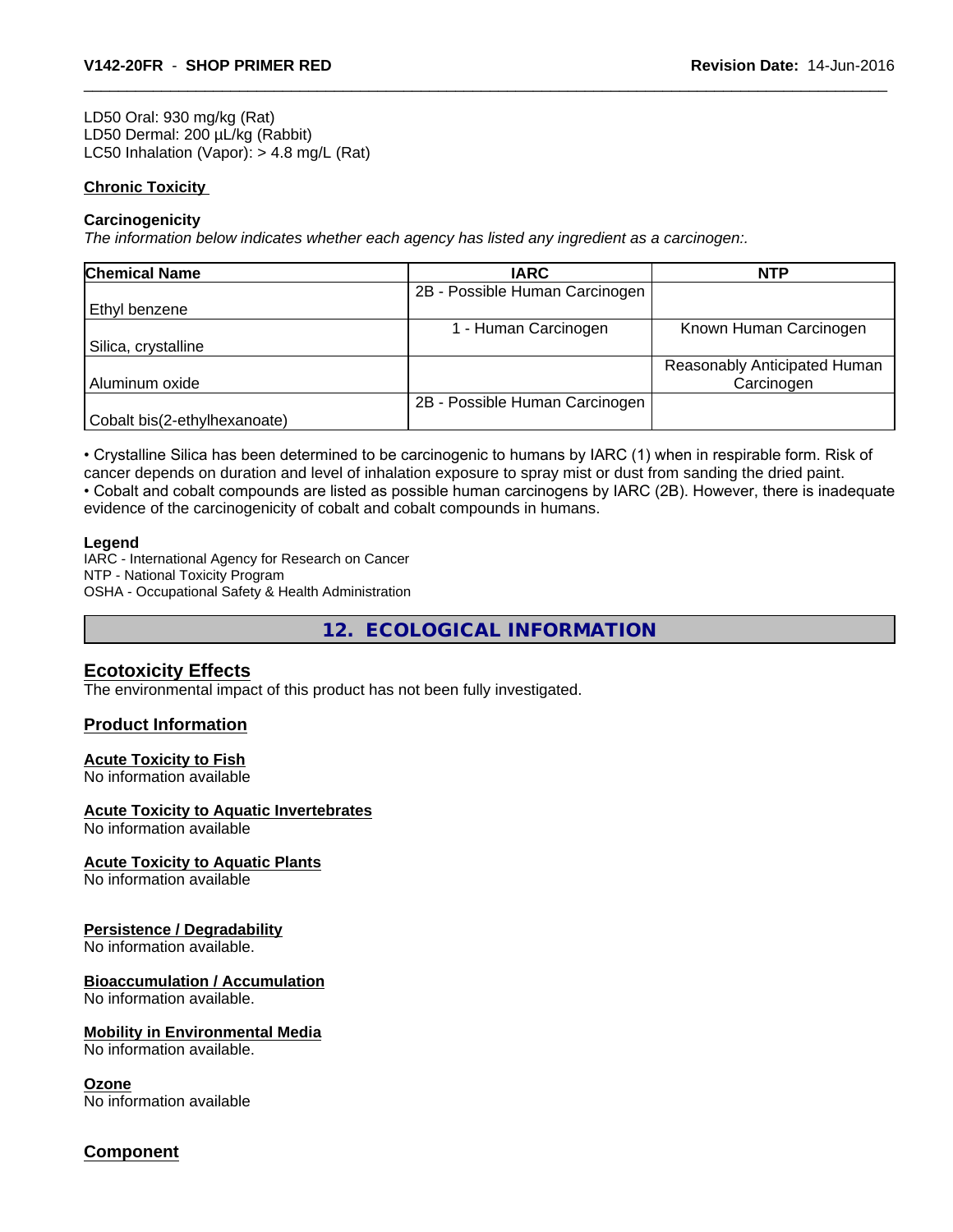# **Acute Toxicity to Fish**

Xylene LC50: 13.5 mg/L (Rainbow Trout - 96 hr.) Ethyl benzene LC50: 12.1 mg/L (Fathead Minnow - 96 hr.) Methyl ethyl ketoxime LC50: 48 mg/L (Bluegill sunfish - 96 hr.)

# **Acute Toxicity to Aquatic Invertebrates**

Ethyl benzene EC50: 1.8 mg/L (Daphnia magna - 48 hr.) Methyl ethyl ketoxime EC50: 750 mg/L (Daphnia magna - 48 hr.)

# **Acute Toxicity to Aquatic Plants**

Ethyl benzene EC50: 4.6 mg/L (Green algae (Scenedesmus subspicatus), 72 hrs.)

**13. DISPOSAL CONSIDERATIONS**

**Waste Disposal Method Dispose of in accordance with federal, state, provincial,** and local regulations. Local requirements may vary, consult your sanitation department or state-designated environmental protection agency for more disposal options.

**Empty Container Warning <b>Emptied** Containers may retain product residue. Follow label warnings even after container is emptied. Residual vapors may explode on ignition.

**14. TRANSPORT INFORMATION**

# **TDG**

**Proper Shipping Name Paint Hazard Class** 3 **UN-No** UN1263 **Packing Group III Description** UN1263, Paint, 3, III

# **ICAO / IATA** Contact the preparer for further information.

**IMDG / IMO Contact the preparer for further information.** 

# **15. REGULATORY INFORMATION**

# **International Inventories**

**TSCA: United States** Yes - All components are listed or exempt. **DSL: Canada** Yes - All components are listed or exempt.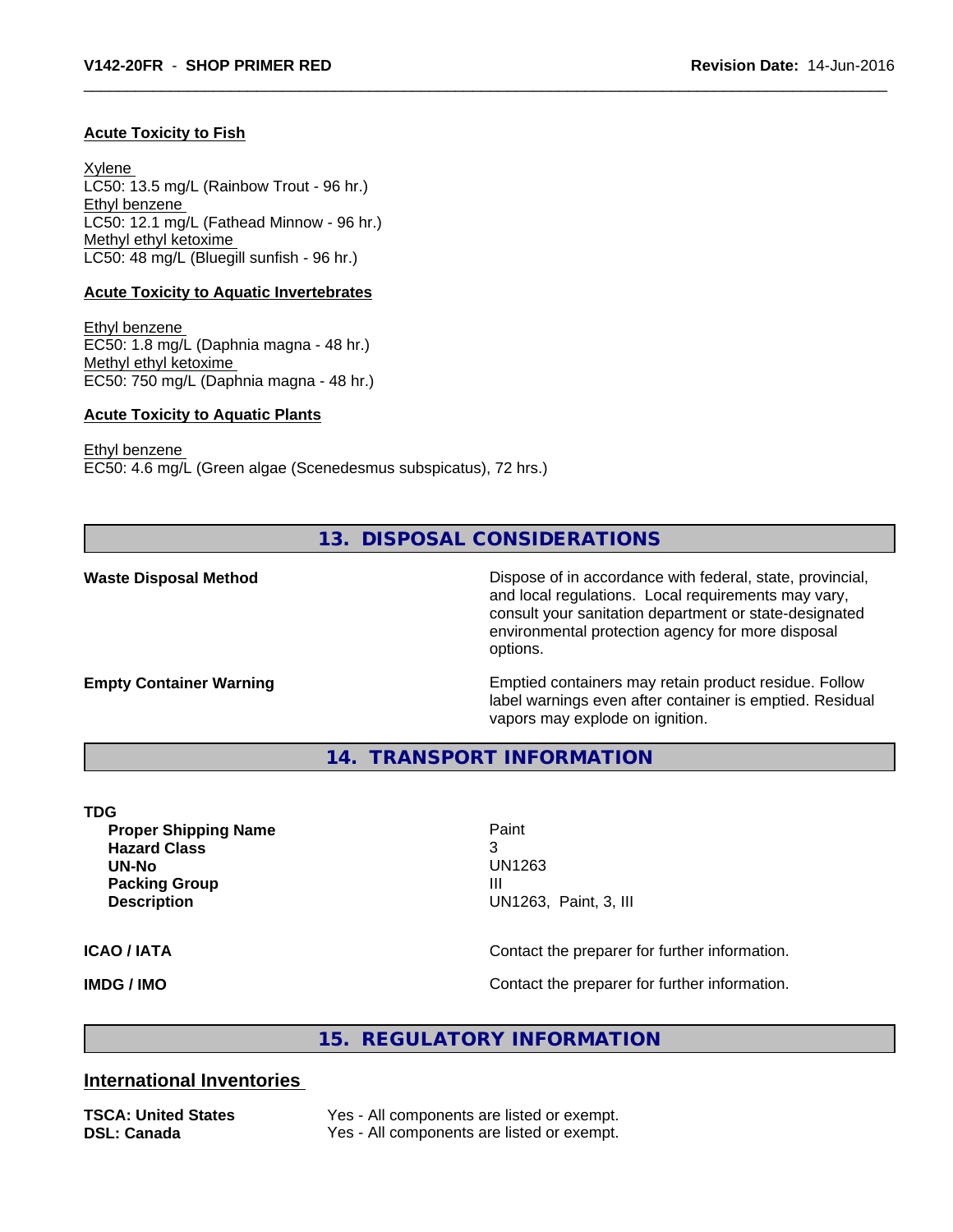# **National Pollutant Release Inventory (NPRI)**

### **NPRI Parts 1- 4**

This product contains the following Parts 1-4 NPRI chemicals:

| <b>Chemical Name</b>         | <b>CAS-No</b> | Weight % (max)   | <b>NPRI Parts 1-4</b> |  |
|------------------------------|---------------|------------------|-----------------------|--|
| Xvlene                       | 1330-20-7     | 7 - 13%          | ∟isted                |  |
| Ethyl benzene                | 100-41-4      | - 5%             | Listed                |  |
| Aluminum oxide               | 1344-28-1     | $0.1$ - $0.25\%$ | ∟isted                |  |
| Cobalt bis(2-ethylhexanoate) | 136-52-7      | $0.1$ - $0.25\%$ | ∟isted                |  |

#### **NPRI Part 5**

This product contains the following NPRI Part 5 Chemicals:

| Chemical Name                        | CAS-No     | Weight % (max) | <b>NPRI Part 5</b> |  |
|--------------------------------------|------------|----------------|--------------------|--|
| Xvlene                               | 1330-20-7  | ' - 13%        | Listed             |  |
| Distillates, petroleum, hydrotreated | 64742-47-8 | - 5%           | Listed             |  |
| liaht                                |            |                |                    |  |
| Stoddard solvent                     | 8052-41-3  | - 5%           | ∟isted             |  |
|                                      |            |                |                    |  |

### **WHMIS Regulatory Status**

This product has been classified in accordance with the hazard criteria of the Hazardous Products Regulations (HPR) and the SDS contains all the information required by the HPR.

# **16. OTHER INFORMATION**

**HMIS** - **Health:** 2\* **Flammability:** 3 **Reactivity:** 0 **PPE:** - **HMIS Legend**

#### 0 - Minimal Hazard

- 1 Slight Hazard
- 2 Moderate Hazard
- 3 Serious Hazard
- 4 Severe Hazard
- \* Chronic Hazard

X - Consult your supervisor or S.O.P. for "Special" handling instructions.

*Note: The PPE rating has intentionally been left blank. Choose appropriate PPE that will protect employees from the hazards the material will present under the actual normal conditions of use.*

*Caution: HMISÒ ratings are based on a 0-4 rating scale, with 0 representing minimal hazards or risks, and 4 representing significant hazards or risks. Although HMISÒ ratings are not required on MSDSs under 29 CFR 1910.1200, the preparer, has chosen to provide them. HMISÒ ratings are to be used only in conjunction with a fully implemented HMISÒ program by workers who have received appropriate HMISÒ training. HMISÒ is a registered trade and service mark of the NPCA. HMISÒ materials may be purchased exclusively from J. J. Keller (800) 327-6868.*

**WARNING!** If you scrape, sand, or remove old paint, you may release lead dust. LEAD IS TOXIC. EXPOSURE TO LEAD DUST CAN CAUSE SERIOUS ILLNESS, SUCH AS BRAIN DAMAGE, ESPECIALLY IN CHILDREN. PREGNANT WOMEN SHOULD ALSO AVOID EXPOSURE.Wear a NIOSH approved respirator to control lead exposure. Clean up carefully with a HEPA vacuum and a wet mop. Before you start, find out how to protect yourself and your family by logging onto Health Canada @

http://www.hc-sc.gc.ca/ewh-semt/contaminants/lead-plomb/asked\_questions-questions\_posees-eng.php.

**Prepared By** Product Stewardship Department Benjamin Moore & Co. 101 Paragon Drive Montvale, NJ 07645